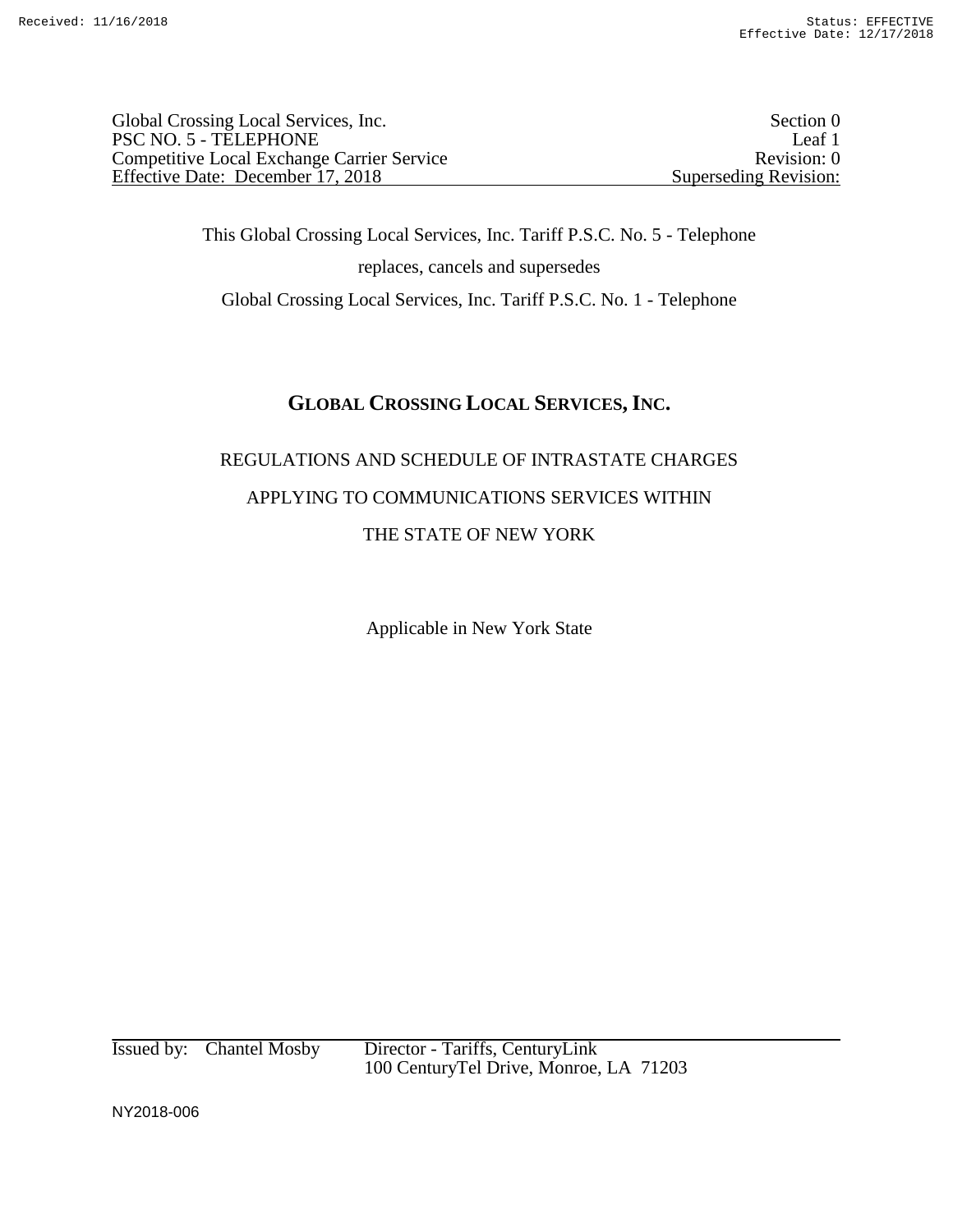| Global Crossing Local Services, Inc.              | Section 0             |
|---------------------------------------------------|-----------------------|
| PSC NO. 5 - TELEPHONE                             | Leaf <sub>2</sub>     |
| <b>Competitive Local Exchange Carrier Service</b> | Revision: 0           |
| Effective Date: December 17, 2018                 | Superseding Revision: |

Contacting the Public Service Commission

In the case of a dispute between the customer and the Company which cannot be resolved with mutual satisfaction, the customer may file a complaint by contacting the New York State Department of Public Service by phone, online or by mail.

By Phone:

Helpline (for complaints/inquiries): 1-800-342-3377 for Continental United States or, 1-800-662-1220 for Hearing/Speech Impaired: TDD or, 518-472-8502 for fax

Online:

http://www.dps.ny.gov/complaints.html or,

By Mail:

NYS Department of Public Service Office of Consumer Services 3 Empire State Plaza Albany, NY 12223-1350

Issued by: Chantel Mosby Director - Tariffs, CenturyLink 100 CenturyTel Drive, Monroe, LA 71203

NY2018-006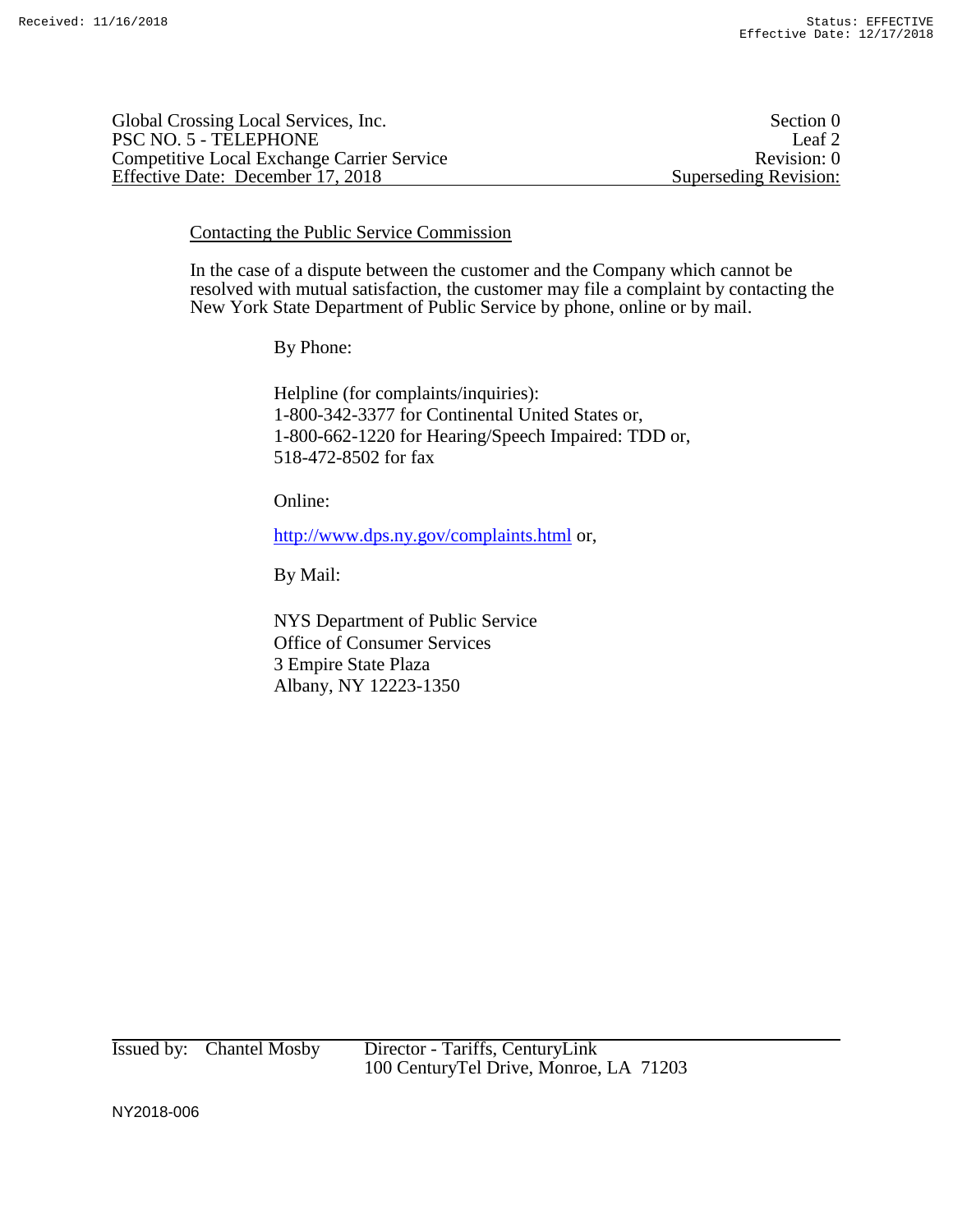| Global Crossing Local Services, Inc.       | Section 0             |
|--------------------------------------------|-----------------------|
| PSC NO. 5 - TELEPHONE                      | Leaf 3                |
| Competitive Local Exchange Carrier Service | Revision: 0           |
| Effective Date: December 17, 2018          | Superseding Revision: |

## **TABLE OF CONTENTS**

#### **LEAF**

## **SECTION 1. APPLICATION AND REFERENCE**

| 1.1                     |                                           |                                                   |
|-------------------------|-------------------------------------------|---------------------------------------------------|
| 1.2                     |                                           | $\overline{1}$                                    |
| 1.3                     |                                           | $\overline{2}$                                    |
| 1.4                     |                                           | $\mathcal{D}_{\mathcal{L}}$                       |
| 1.4.1<br>1.4.2<br>1.4.3 |                                           | $\overline{2}$<br>$\overline{2}$<br>$\mathcal{R}$ |
| 1.5<br>1.6<br>1.7       | TRADEMARKS, SERVICE MARKS AND TRADE NAMES | $\overline{4}$<br>5<br>6                          |

Issued by: Chantel Mosby Director - Tariffs, CenturyLink 100 CenturyTel Drive, Monroe, LA 71203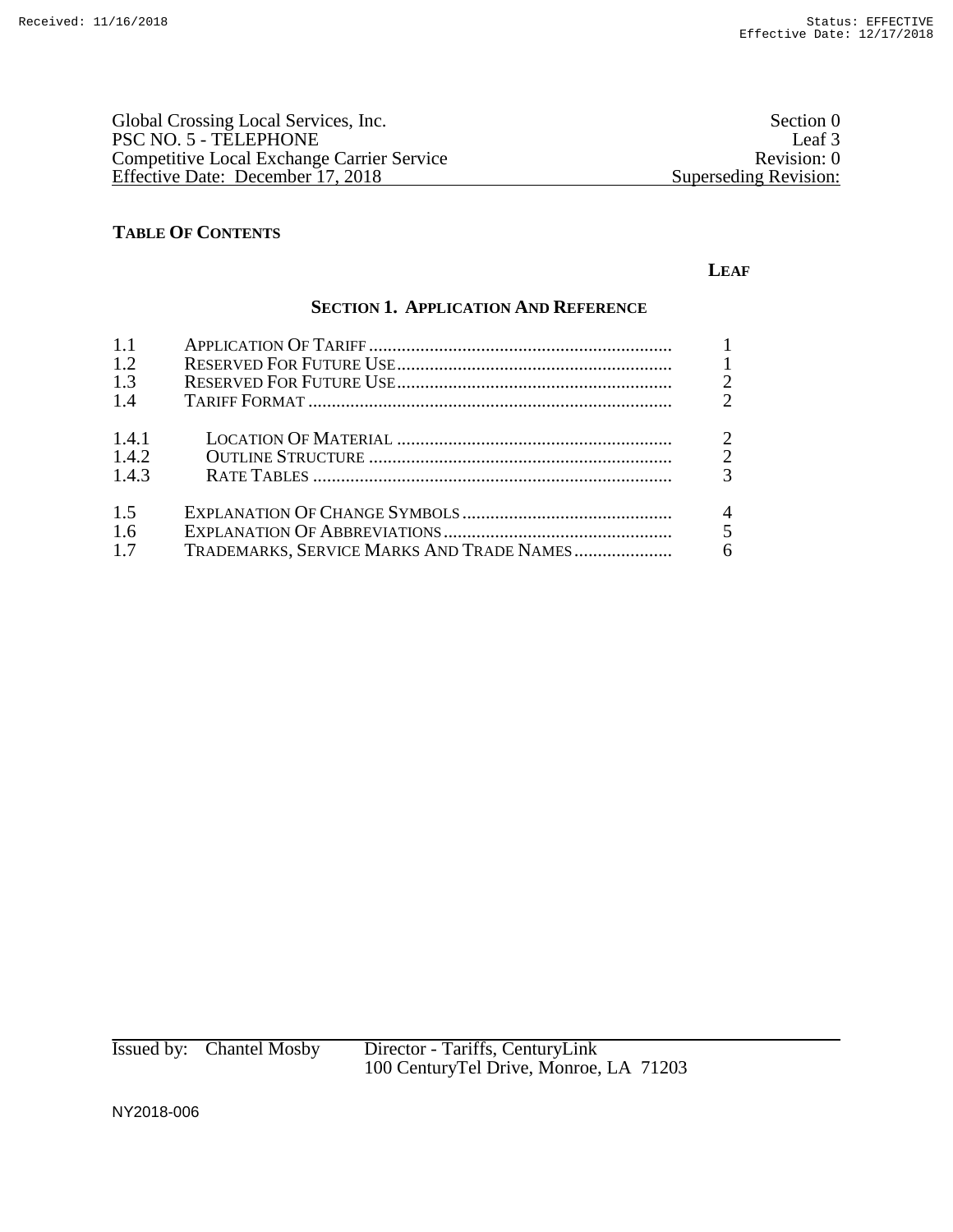| Global Crossing Local Services, Inc.              | Section 0             |
|---------------------------------------------------|-----------------------|
| PSC NO. 5 - TELEPHONE                             | Leaf <sup>4</sup>     |
| <b>Competitive Local Exchange Carrier Service</b> | Revision: 0           |
| Effective Date: December 17, 2018                 | Superseding Revision: |
|                                                   |                       |

#### **LEAF**

### **SECTION 2. GENERAL REGULATIONS - CONDITIONS OF OFFERING**

| 2.1 |                                                    |                |                     |
|-----|----------------------------------------------------|----------------|---------------------|
|     | 2.1.1<br>2.1.2<br>2.1.3<br>2.1.4<br>2.1.5          | Use of Service | $\mathbf{1}$<br>-14 |
| 2.2 |                                                    |                |                     |
| 2.3 |                                                    |                |                     |
|     | 2.3.1<br>2.3.2<br>2.3.3<br>2.3.4                   |                | -19<br>19<br>21     |
| 2.4 |                                                    |                |                     |
|     | 2.4.1<br>2.4.2<br>2.4.3<br>2.4.4<br>2.4.5<br>2.4.6 |                | 24                  |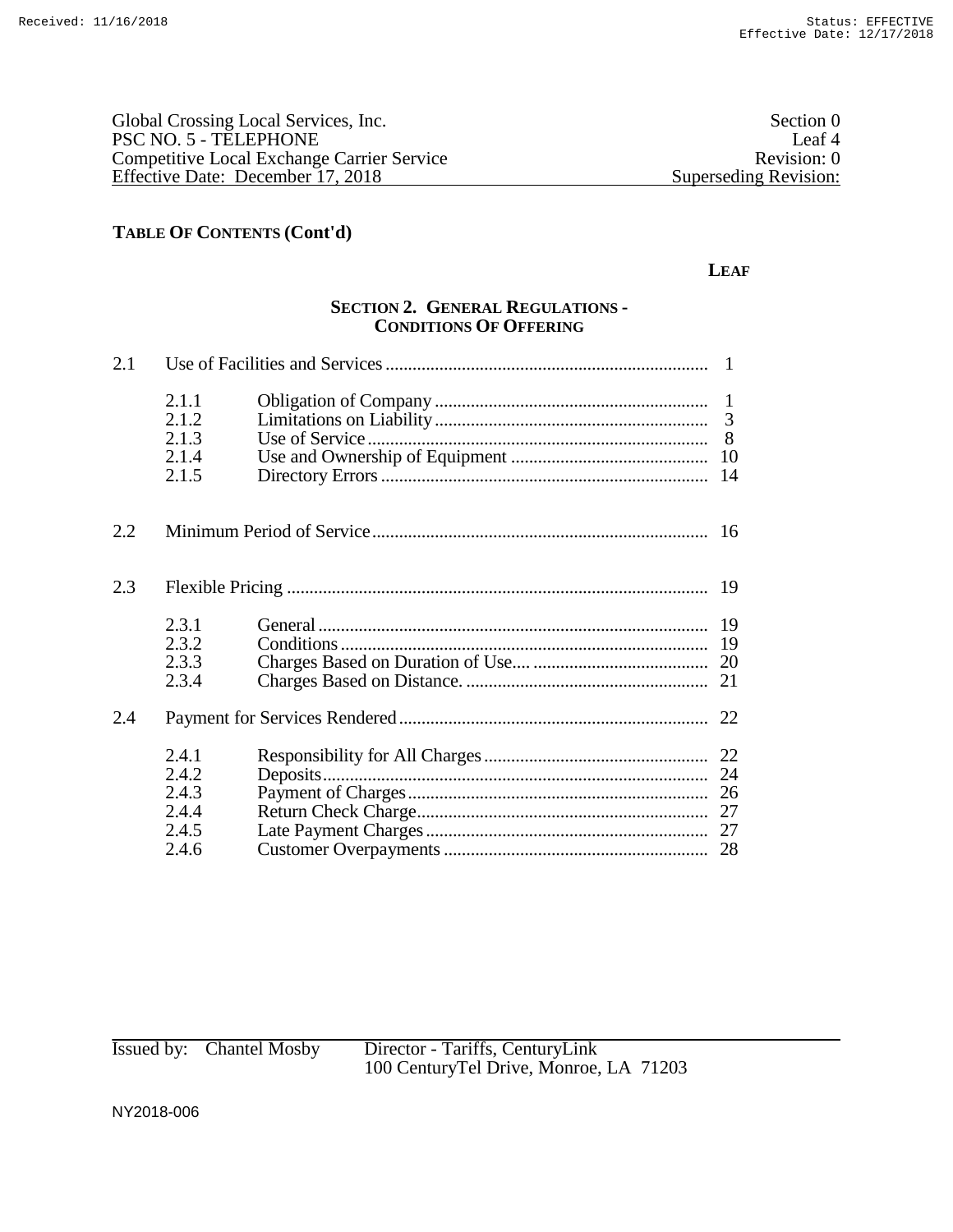| Global Crossing Local Services, Inc.              | Section 0             |
|---------------------------------------------------|-----------------------|
| PSC NO. 5 - TELEPHONE                             | Leaf 5                |
| <b>Competitive Local Exchange Carrier Service</b> | Revision: 0           |
| Effective Date: December 17, 2018                 | Superseding Revision: |
|                                                   |                       |

#### **LEAF**

## **SECTION 2. GENERAL REGULATIONS - CONDITIONS OF OFFERING (CONT'D)**

| 2.5 |                                                                               |                                         | 29                                                 |
|-----|-------------------------------------------------------------------------------|-----------------------------------------|----------------------------------------------------|
| 2.6 |                                                                               |                                         | 29                                                 |
|     | 2.6.1<br>2.6.2                                                                |                                         | 29                                                 |
|     |                                                                               | Surcharge for State Gross Income and    | 30                                                 |
|     | 2.6.3                                                                         | Village or Municipal Surcharge on Local |                                                    |
|     |                                                                               |                                         | 31                                                 |
| 2.7 |                                                                               |                                         | 32                                                 |
|     | 2.7.1<br>2.7.2<br>2.7.3<br>2.7.4<br>2.7.5<br>2.7.6<br>2.7.7<br>2.7.8<br>2.7.9 |                                         | 32<br>33<br>34<br>34<br>39<br>40<br>40<br>41<br>42 |
| 2.8 |                                                                               |                                         | 43                                                 |
|     | 2.8.1                                                                         |                                         | 43                                                 |
|     | 2.8.2                                                                         |                                         | 44                                                 |
|     | 2.8.3                                                                         |                                         | 45                                                 |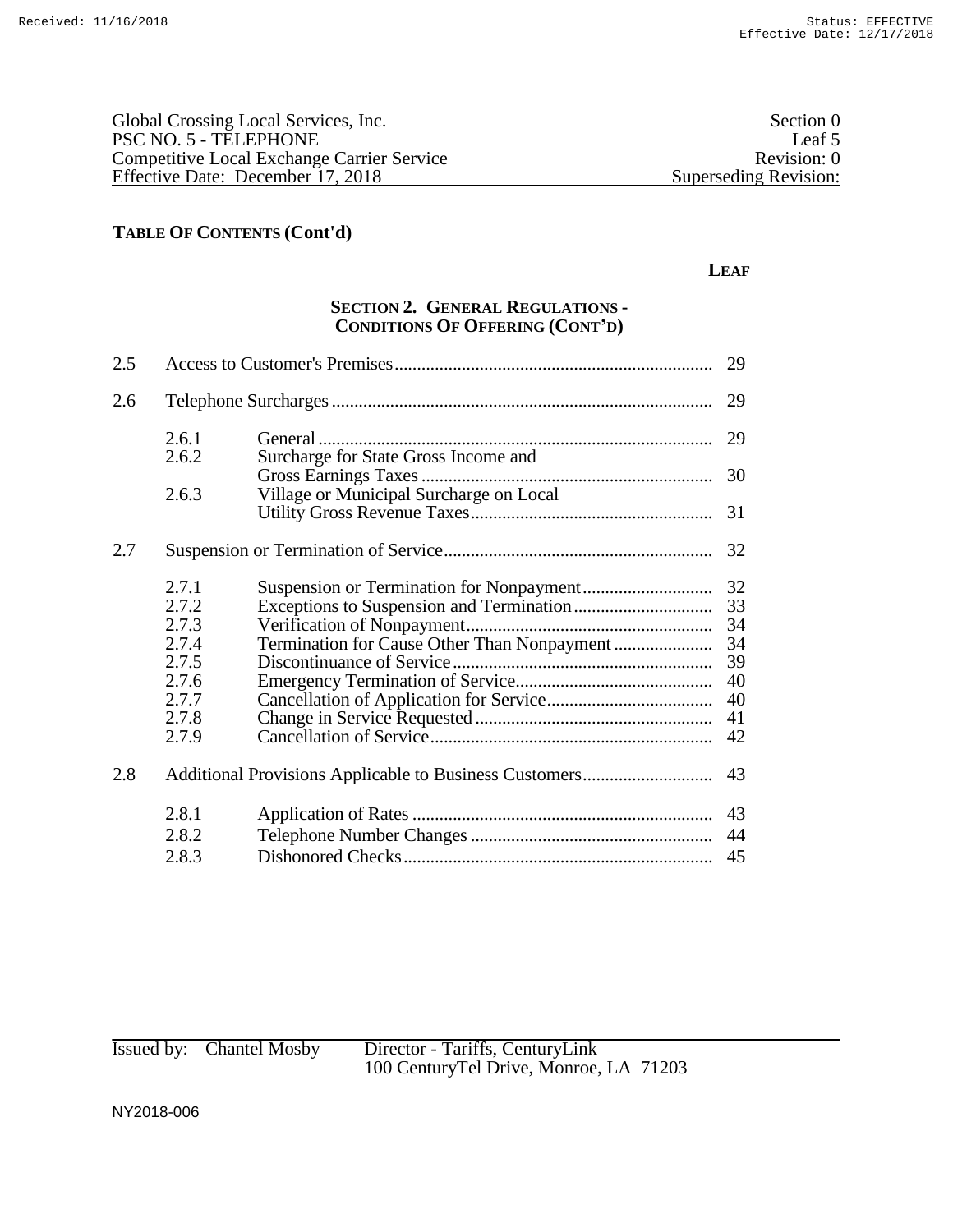| Global Crossing Local Services, Inc.              | Section 0             |
|---------------------------------------------------|-----------------------|
| PSC NO. 5 - TELEPHONE                             | Leaf 6                |
| <b>Competitive Local Exchange Carrier Service</b> | Revision: 0           |
| Effective Date: December 17, 2018                 | Superseding Revision: |

#### **LEAF**

## **SECTION 2. GENERAL REGULATIONS - CONDITIONS OF OFFERING (CONT'D)**

| 2.10 |                  |  |
|------|------------------|--|
|      | 2.10.1<br>2.10.2 |  |
| 2.11 |                  |  |
|      | 2.11.1<br>2.11.2 |  |
| 2.12 |                  |  |
|      | 2.12.1<br>2.12.2 |  |

Issued by: Chantel Mosby Director - Tariffs, CenturyLink 100 CenturyTel Drive, Monroe, LA 71203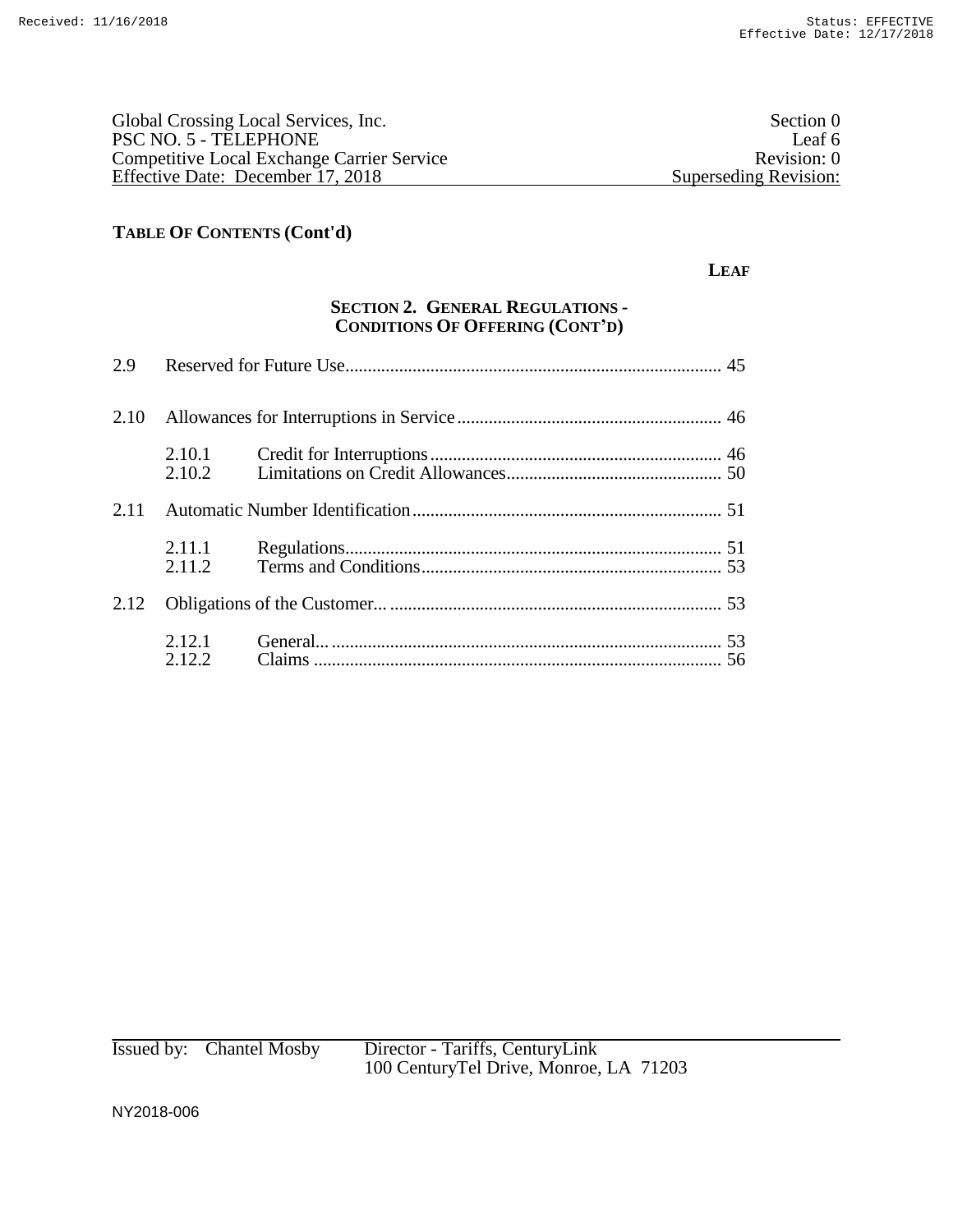| Global Crossing Local Services, Inc.              | Section 0               |
|---------------------------------------------------|-------------------------|
| PSC NO. 5 - TELEPHONE                             | Leaf <sub>7</sub>       |
| <b>Competitive Local Exchange Carrier Service</b> | Revision: 1             |
| Effective Date: March 19, 2019                    | Superseding Revision: 0 |
|                                                   |                         |

#### **LEAF**

## **SECTION 2. GENERAL REGULATIONS - CONDITIONS OF OFFERING (CONT'D)**

| 2.13 |                                                              |     |
|------|--------------------------------------------------------------|-----|
|      | 2.13.1<br>2.13.2<br>2.13.3<br>2.13.4                         |     |
| 2.14 |                                                              |     |
| 2.15 |                                                              |     |
| 2.16 |                                                              |     |
| 2.17 |                                                              |     |
| 2.18 | Emergency / Crisis / Disaster restoration and Provisioning - |     |
| 2.19 |                                                              |     |
|      |                                                              | (N) |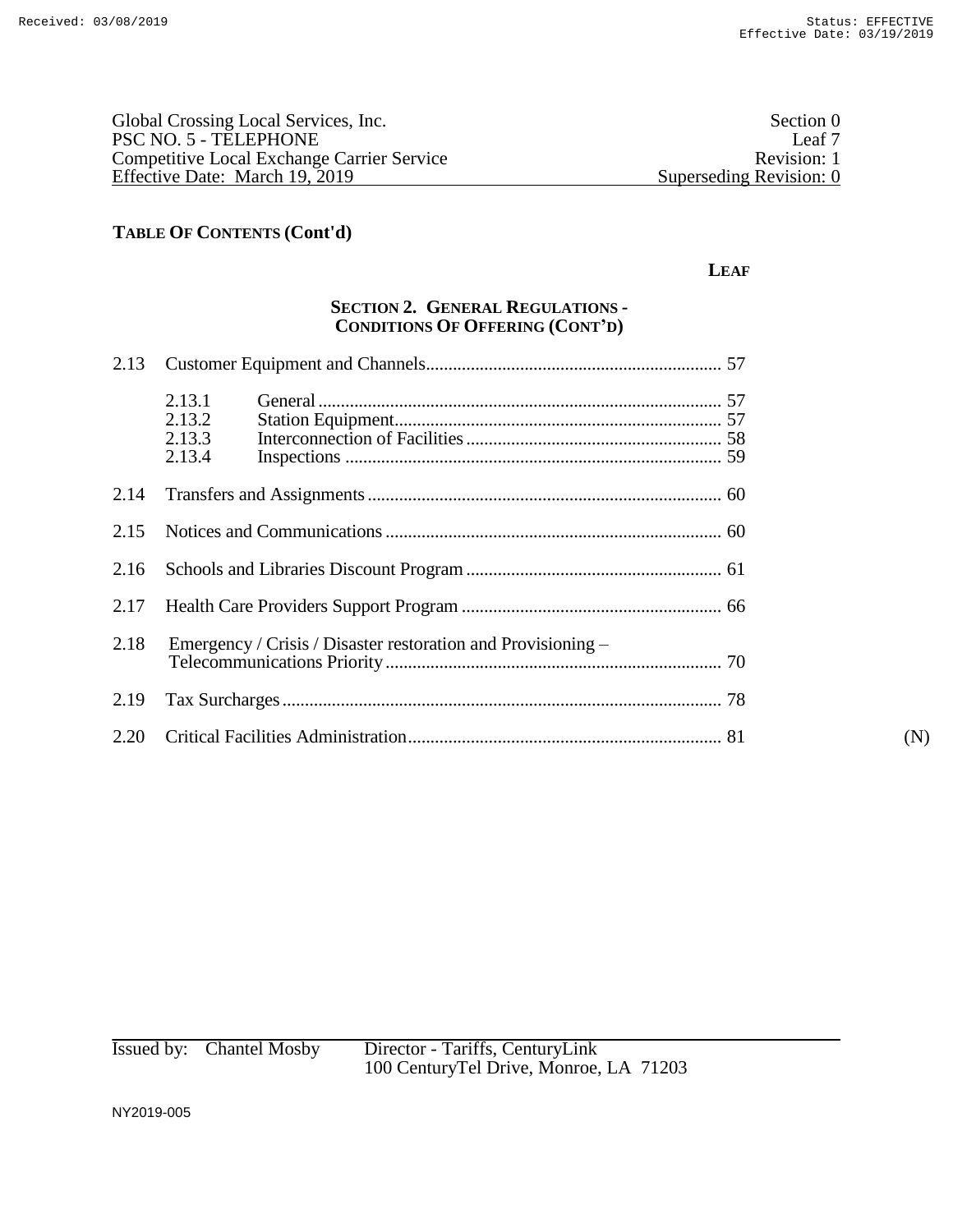| Global Crossing Local Services, Inc.              | Section 0             |
|---------------------------------------------------|-----------------------|
| PSC NO. 5 - TELEPHONE                             | Leaf 8                |
| <b>Competitive Local Exchange Carrier Service</b> | Revision: 0           |
| Effective Date: December 17, 2018                 | Superseding Revision: |

## **LEAF**

## **SECTION 3. NONRECURRING CHARGES**

| 3.1.1 |                                                     |                |
|-------|-----------------------------------------------------|----------------|
| 3.1.2 |                                                     |                |
| 3.1.3 |                                                     | $\overline{3}$ |
| 3.1.4 |                                                     | $\Lambda$      |
| 3.1.5 | PRESUBSCRIBED INTEREXCHANGE CARRIER CHANGE CHARGE 7 |                |

## **SECTION 4. INTRALATA TOLL SERVICES**

| $\Delta$<br>UENERAL……………………………………………………………………………… |  |
|---------------------------------------------------|--|
|---------------------------------------------------|--|

#### **SECTION 5. SUPPLEMENTAL SERVICES**

| 5.1  |                                              |                |
|------|----------------------------------------------|----------------|
| 5.2  |                                              | $\overline{4}$ |
| 5.3  |                                              | 6              |
| 5.4  |                                              | 10             |
| 5.5  |                                              | 11             |
| 5.6  | DIRECTORY ASSISTANCE CALL COMPLETION SERVICE | 12             |
| 5.7  |                                              | 13             |
| 5.8  |                                              | 15             |
| 5.9  |                                              | 19             |
| 5.10 |                                              | 21             |